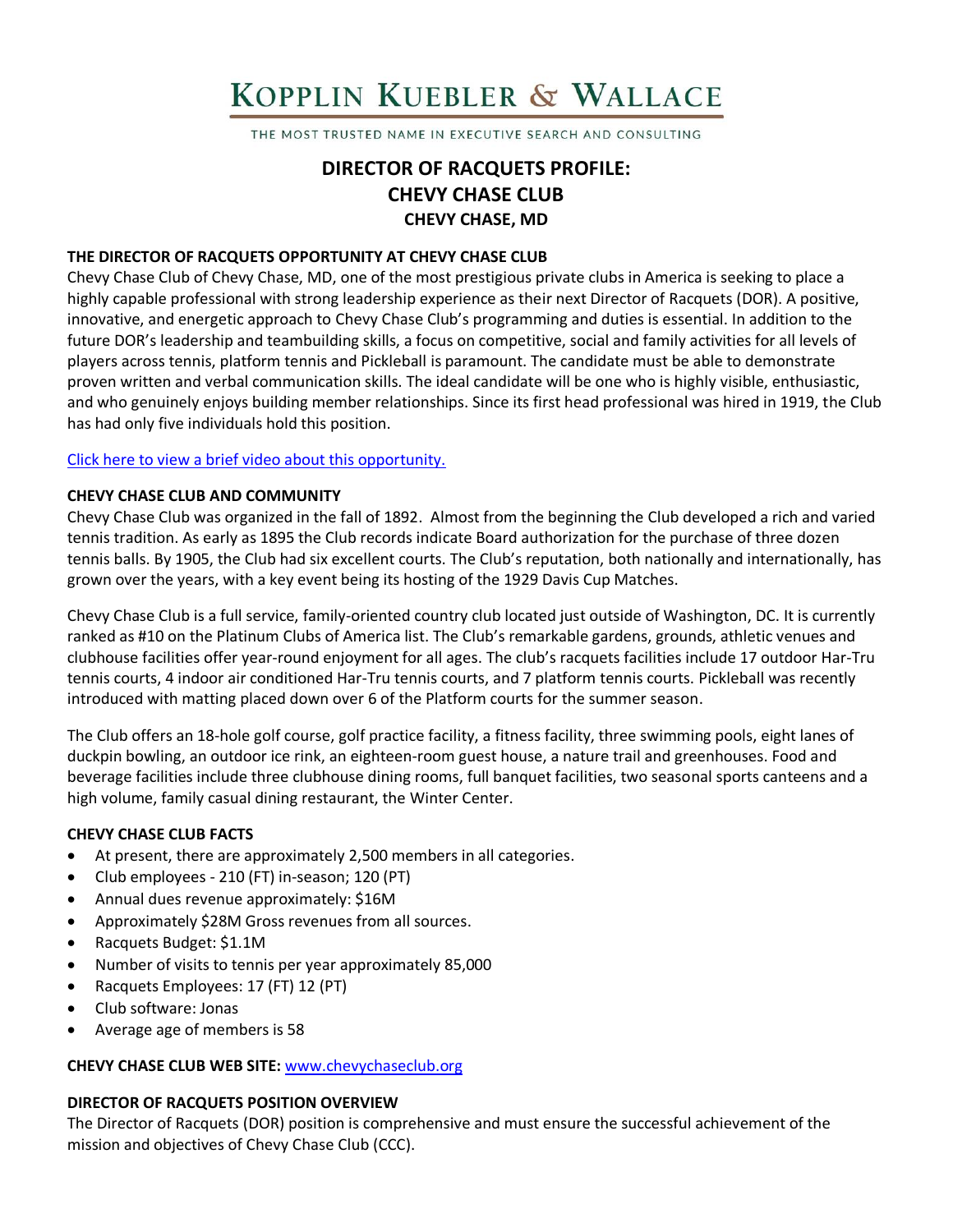The DOR is responsible for the oversight and execution of the entire Racquet Sports Program and will work directly with the General Manager, Head and Assistant Tennis and Paddle Professionals and all respective staff to ensure clear and consistent communications as it pertains to expectations, organization, labor costs, services offered and overall operation of each department.

The DOR will be responsible for all Tennis, Pickleball and Paddle, the utilization of all facilities, and all operations in an effort to deliver the best experience for both Members and guests and will be able to forecast, plan and manage all facets of the Department including, instructional, staff mentorship and supervision, social and competitive programming and of course the highest level of member service. Direct reports include Director of Racquets Operations, Head Tennis Professional, Adult Tennis Professional, Teaching Professionals, Front Desk Staff, Director of Retail, Head Platform Tennis Professional, Junior, Tennis Director, Pickleball Coordinator and Seasonal Pros.

The goal of the Racquets Program is to deliver a consistent member/guest experience that meets or exceeds expectations on a daily basis. The DOR will strive to maximize revenues through creative planning and strategies that increase sales while enhancing member participation.

The DOR is a highly visible position requiring strong presence, leadership, and communication skills with Members and Staff alike. He or she is expected to be a passionate leader of the organization, promoting racquets at the Club, and engaging his/her team to have a similar enthusiasm.

The DOR is the 'face' of CCC racquets and is expected to ensure that the best interests of the membership are supported and enhanced through leadership, which must be one of natural positive engagement, strong communicative style, and an infectious enthusiasm for the role he/she has assumed. Of extreme importance is the continued development and motivation of an effective and dedicated team, leading to increasing levels of membership satisfaction.

Under the direction of the General Manager/CEO, and in coordination with the department Committee, the DOR administers the policies, procedures and programs of CCC relating to all Racquets. This position is a member of the Executive Team and works closely with all Club department leaders to ensure the achievement of CCC'S mission, values and objectives.

## **PRIMARY RESPONSIBILITIES**

## Member, Staff Member, and Committee Relations

- True collaborator/participant and believer in setting the direction and service environment for the overall team.
- Provide quality leadership and a positive, highly visible and engaging style. A genuine, accessible and approachable personality is an essential element of success.
- Must be a passionate ambassador for all racquet sports with the ability to transfer that passion to the team members.
- Oversees top-flight racquets operations and programming, with exemplary service and connectivity to Members and Staff Members.
- Is sincerely active and visibly interactive with staff, Members, and their guests on a daily basis.
- Is the positive, upbeat leader of the racquets experience who intuitively exemplifies the standards of decorum and quality necessary to meet the desired goals of CCC.
- Attends meetings of the Racquets committees, of which he/she is an ex-officio member, sharing information and listening to concerns, as well as sharing perspectives and recommendations.
- Is a strong "consensus builder," recognizing the importance of having effective skills to reconcile differences and inspire solutions for a better operation and Member experience.

## Business and Financial Acumen

- Responsible for the development of racquets annual operating and capital budgets.
- Reviews financial reports, and proactively manages trending projections (both positive and negative) and preparing necessary and proper analysis.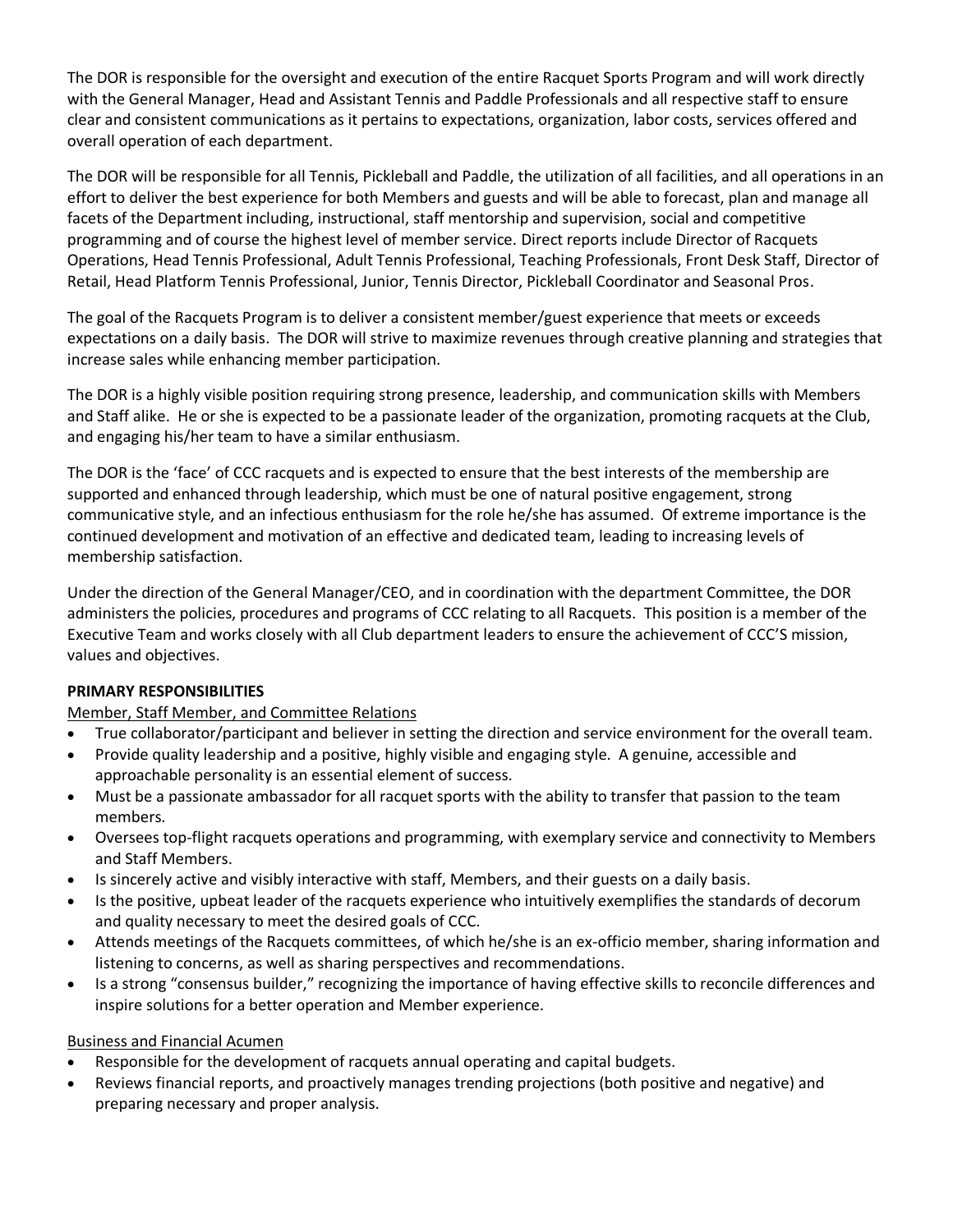- Operates and ensures that a recognized racquets merchandise and retail operation is in place, including tennis, platform tennis and pickleball merchandise. Through regular interaction with members gauges their expectations and satisfaction with the pro shop's offerings.
- Has strong knowledge of key metrics and benchmarking and works closely with other key Club professionals to ensure appropriate and necessary evaluations are in place, as well as clearly defined plans to meet annual goals.
- A history of involvement with his/her professional organizations, including the PTR, USPTA, USTA, to ensure keen knowledge of current trends, best practices, new innovations, along with a strong network of resources.
- Provide organizational and structural support to the various Racquets teams and leagues.
- Oversee department POS operations to ensure accurate billing and accurate sales/activity reports.
- Attend all Executive Staff, Racquets Committee and some sub-committee meetings. Responsible for drafting the Committee agendas in coordination with the General Manager/CEO and respective Committee Chair.
- Work in tandem with the Club's highly regarded Tennis Maintenance Staff.
- Prepare weekly promotional items and event results for the website, Club bulletin and e-blasts.

## **CANDIDATE QUALIFICATIONS/EXPERIENCE/SELECTION CRITERIA**

- A strong and passionate leader with a proven track record of providing premier services in a dynamic, preferably multiple racquets sport, large membership environment.
- A proven track record in all racquet player and program development.
- Verifiable strength in strategic planning and working closely with boards, committees, and other key contributors to develop, execute, and update strategies for success.
- A verifiable motivator and leader who can bring out the best in others by setting clear goals and expectations, holding them accountable for outcomes, by providing consistent feedback, support and through respectful interaction and professionalism.
- Someone with a history of innovation, and a champion of new ideas and initiatives, looking to consistently improve member experiences and operational efficiency.
- Of equal importance are exemplary two-way communication (both written and spoken) and interpersonal skills. The candidate must possess a proven ability to attract, hire, develop and lead a high performing team of professionals while setting standards of performance appropriate to perpetuating the traditions and values of CCC.

## **Education and certification preferences:**

- College degree from 4-year accredited university is preferred.
- Vast teaching and programming experience.
- Certified as a PTR, PPR, PPTA and/or USPTA Elite/Master Professional.
- Certified Racquets Director designation though the University of Florida is preferred.
- Working knowledge of various tennis specific technology and software programs.
- Knowledge of Court Maintenance including Har-Tru clay courts and paddle courts preferred.

## **CLUB COVID REQUIREMENTS**

This club does not require staff to be fully vaccinated as a provision of employment. However, vaccination and remaining up to date with relevant booster shots is strongly encouraged.

## **SALARY AND BENEFITS**

Salary is open and commensurate with qualifications and experience. The Club, along with the typical senior staff benefits, offers an excellent bonus and benefit package.

## **INSTRUCTIONS ON HOW TO APPLY**

Please upload your resume and cover letter, in that order, using the link below. You should have your documents fully prepared to be attached when prompted for them during the online application process. Please be sure your image is not present on your resume or cover letter; that should be used on your LinkedIn Profile.